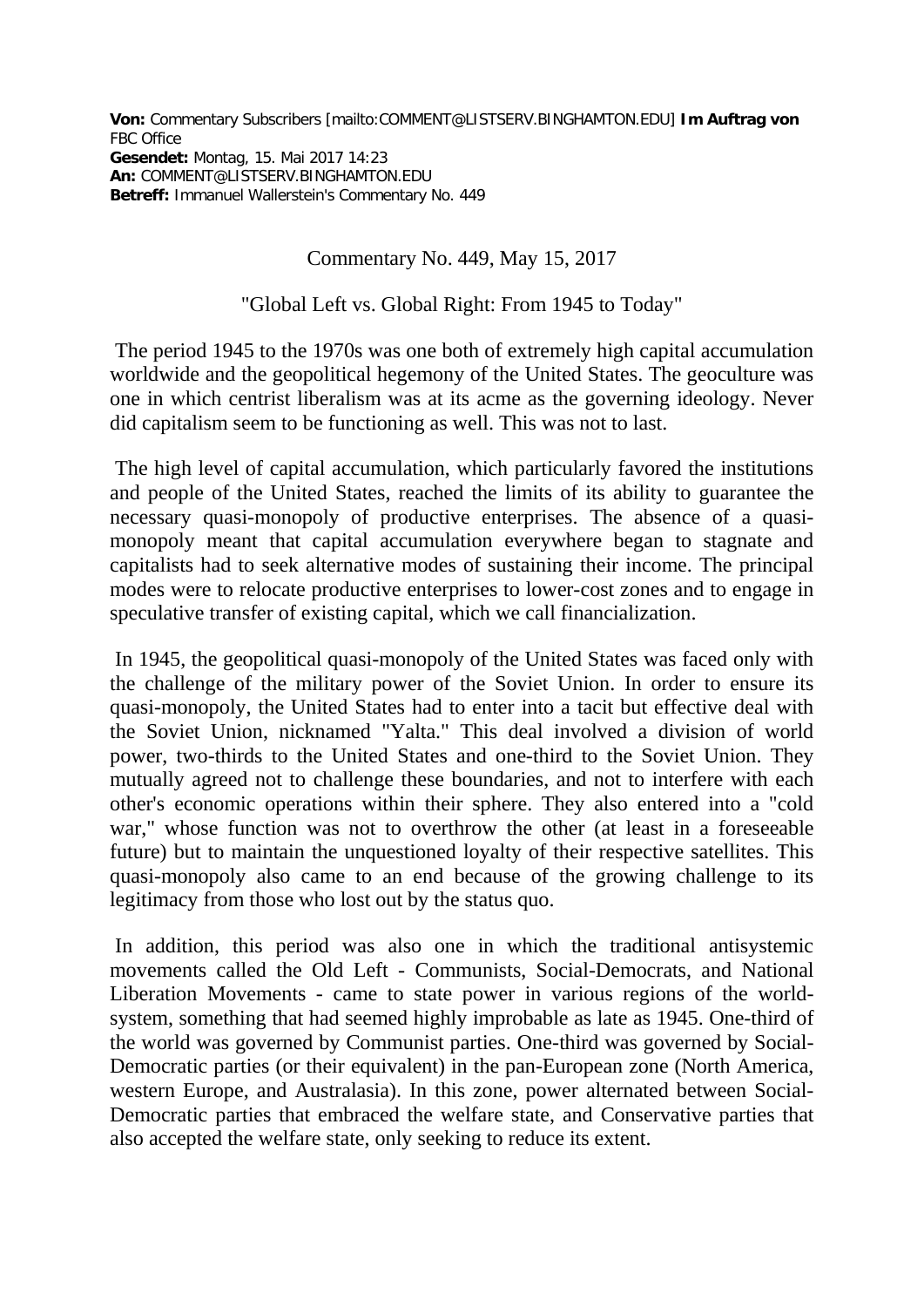And in the last region, the so-called Third World, national liberation movements come to power by winning independence in most of Asia, Africa, and the Caribbean, and promoting popular regimes in already independent Latin America.

Given the strength of the dominant powers and especially the United States, it might seem anomalous that antisystemic movements came to power in this period. In fact, it was the opposite. In seeking to resist the revolutionary impact of anticolonial and anti-imperialist movements, the United States favored concessions with the hope and expectation that they would bring to power "moderate" forces in these countries that would be willing to operate within accepted norms of interstate behavior. This expectation turned out to be correct.

The turning point was the world-revolution of 1968, whose dramatic if short-lived upsurge of 1966-1970 had two major results. One was the end of the very long dominance of centrist liberalism (1848-1968) as the only legitimate ideology in the geoculture. Instead, both radical leftist ideology and rightist conservative ideology regained their autonomy and centrist liberalism was reduced to being only one of three competing ideologies.

The second consequence was the worldwide challenge to the Old Left by movements everywhere that asserted that the Old Left was not antisystemic at all. Their coming to power had changed nothing of any importance, said the challengers. These movements were now seen as part of the system that had to be rejected in order that truly antisystemic movements take their place.

What happened then? In the beginning the newly-assertive Right seemed to win the day. Both U.S. President Reagan and U.K. Prime Minister Thatcher proclaimed the end of previously dominant "developmentalism" and the advent of production oriented to world market sale. They said that "there is no alternative" (TINA). Given the decline of state income in most of the world, most governments sought loans, which they only received if they accepted the new terms of TINA. They were required to reduce drastically the size of governments and eliminate protectionism, while ending welfare state expenditures and accepting the supremacy of the market. This was called the Washington Consensus, and almost all governments complied with this major shift of focus.

Governments that didn't comply fell from office, culminating in the spectacular collapse of the Soviet Union. After some time in office, the compliant states discovered that the promised rise in real income of both governments and most workers did not occur. Instead, these compliant states were suffering from the austerity policies imposed upon them. There was a reaction to TINA, marked by the 1995 Zapatista uprising, the 1999 successful demonstrations against the attempt in Seattle to enact mandatory guarantees for so-called intellectual property rights, and the 2001 founding in Porto Alegre of the World Social Forum in opposition to the World Economic Forum, long-standing pillar of TINA.